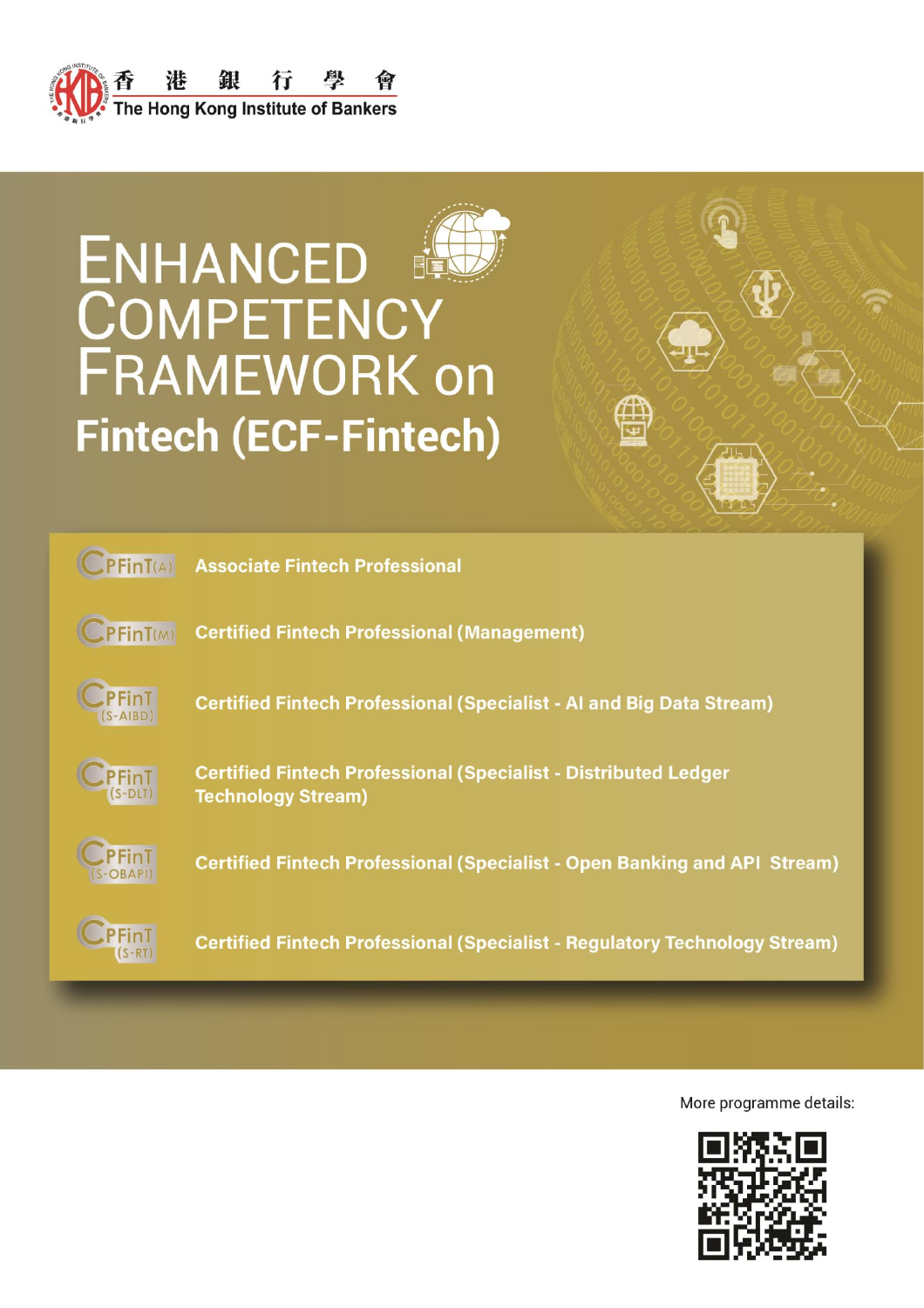# **Enhanced Competency Framework for Banking Practitioners**

With an aim to support capacity building and talent development for banking professionals, the Hong Kong Monetary Authority (HKMA) works together with the banking industry to introduce an industry-wide competency framework - Enhanced Competency Framework (ECF) for Banking Practitioners.

The Hong Kong Institute of Bankers (HKIB) is the programme and qualification provider for the ECF-Fintech, with the following objectives:

- ⚫ To develop a sustainable Fintech talent pool for the banking industry; AND
- ⚫ To raise and maintain the professional competence of Fintech practitioners in the banking industry.

# **Overview of the Hong Kong Institute of Bankers**

The Hong Kong Institute of Bankers (HKIB) has been serving the local banking community in the provision of professional training and certification services since 1963. HKIB is the first not-for-profit institution in Hong Kong to issue banking qualifications up to QF Level 6 under the HKQF, and was appointed by the Education Bureau as a Professional Qualifications Assessment Agency in August 2020. With an objective to maintain and further develop the territory's status as an international financial centre, the Institute works with the support of banks, regulators, financial institutions, academic institutions and various professional bodies to provide local banking practitioners with professional training and development opportunities.

In view of the changing landscape of the banking and financial services industry in Hong Kong and mainland China, as well as on a global scale, the importance of continuing to enhance the standards of professional development has gained increased attention. The HKIB endeavours to provide and enhance its training and development products in order to equip its members with essential knowledge and skills that meet the industry's needs.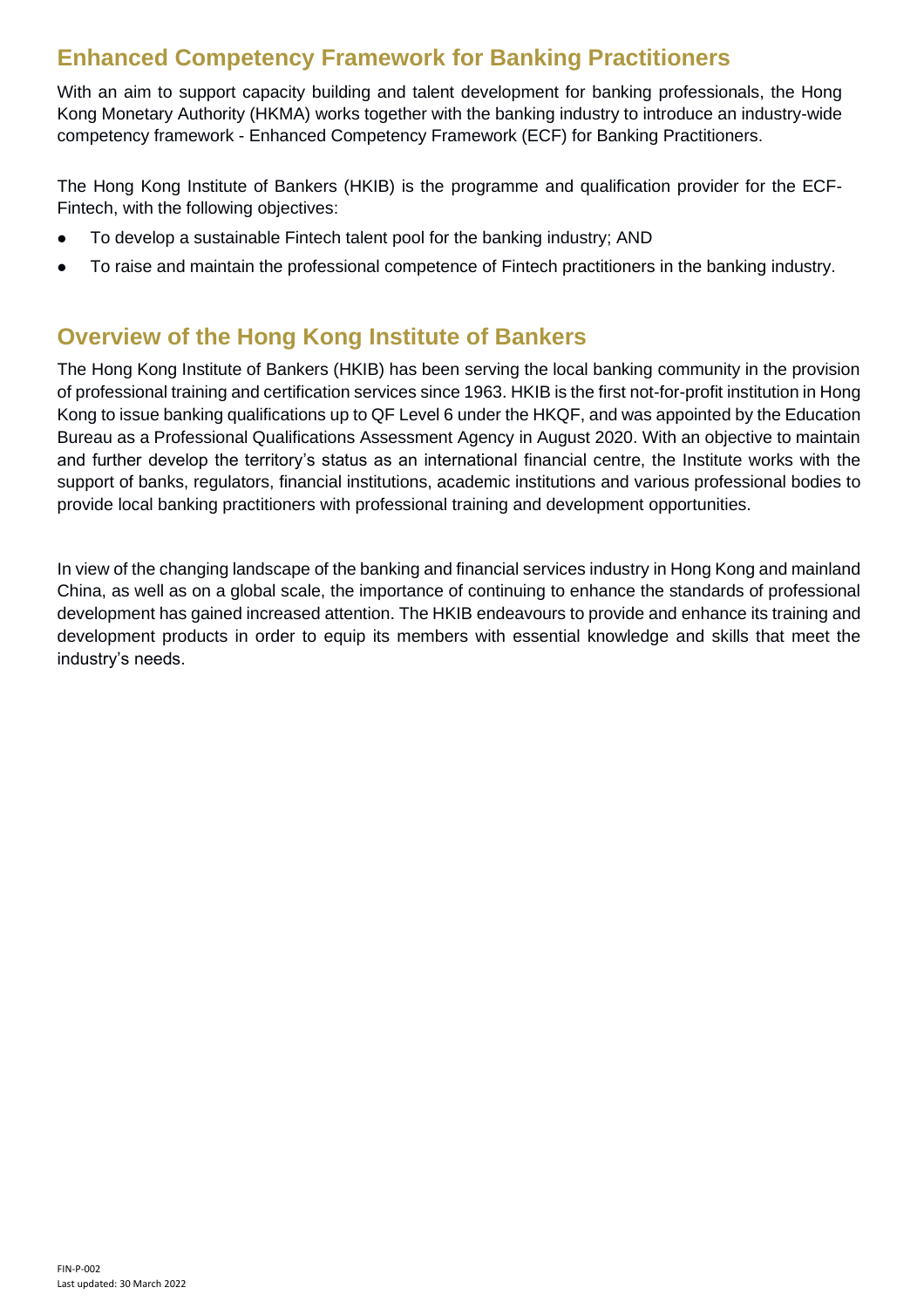# **Becoming an Associate Fintech Professional (CPFinT(A))**



#### **Certified Individual (CI)**

CPFinT(A) holders will be registered as CI and included in a public register on HKIB website. The CI Register posted on HKIB website enables the public recognition of CPFinT(A) holders. To ensure your Professional Qualification reflected in the CI register, you are required to maintain a valid membership status with HKIB.

#### **Continuing Professional Development (CPD)**

All CPFinT(A) holders are required to comply with the following annual Continuing Professional Development (CPD) requirements in order to maintain the Professional Qualifications.

- 1. Undertake a minimum of 12 CPD hours for each calendar year (ending 31 December), of which
- 2. At least four CPD hours should be on topics related to innovative technology (e.g. artificial intelligence, big data, cloud computing, cybersecurity, distributed ledger technology, and/or open banking and API), product development, business strategy and marketing, finance and investment, and/or risk and compliance.

For more details, please refer to Continuing Professional Development (CPD) Scheme on HKIB Website. (Home > Membership > Individual Members > HKIB CPD Requirements)

<sup>&</sup>lt;sup>1</sup> Relevant Practitioners are Fintech practitioners performing functions that involve technological innovation for financial services in an AI in Hong Kong.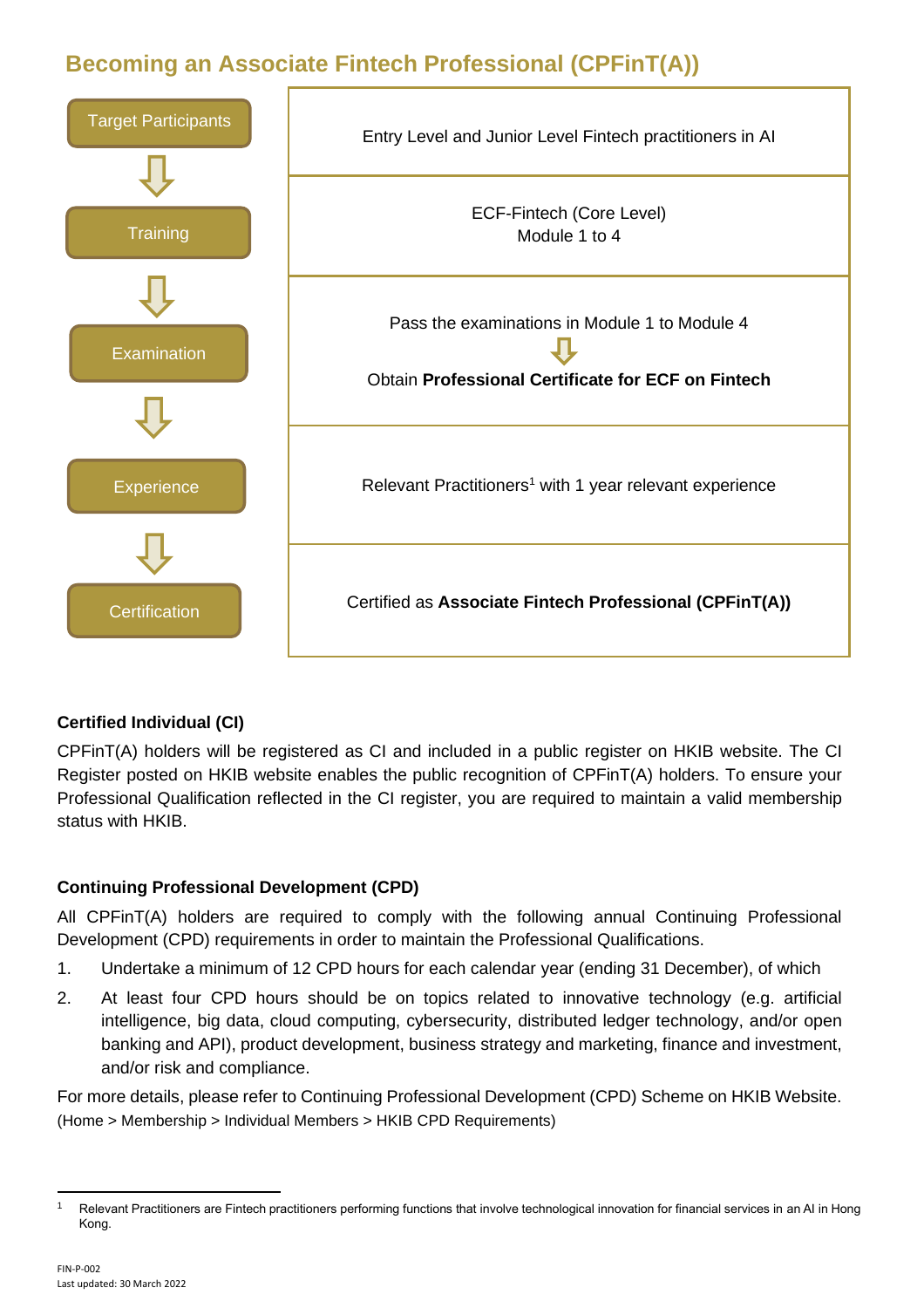# **ECF-Fintech (Core Level)**

### **Programme Content**

## **Module 1 – Technology Essentials**

#### *Learning Outcomes*

Upon completion of this module, candidates should be able to:

- Analyse, evaluate and apply the fundamental technical concepts and principles of emerging Fintech topics to assist in Fintech solution development.
- Identify the recent and emerging Fintech trends and developments and common Fintech applications in banks.

#### *Module Outline*

- Introduction to Financial Technology (Fintech) and Regtech
- **Fintech Trends and Developments**
- Common Fintech Applications in Banks

## **Module 2 – Banking and Risk Essentials**

#### *Learning Outcomes*

Upon completion of this module, candidates should be able to:

- Differentiate between different banking product offerings and study the differences between retail banking, commercial banking, corporate banking, and institutional banking.
- Recognise expectations for competency of local Fintech talent and stay up-to-date on banking Fintech developments and adopt local and international Fintech regulations and government initiatives.

## **Module 3 – Fintech Practicum**

#### *Learning Outcomes*

Upon completion of this module, candidates should be able to:

- Conduct business analytics, milestone monitoring, and stakeholder communication for Fintech projects.
- Apply the essential principles and industry standards of Fintech product design and development cycle fundamentals, including methodology selection and criteria evaluation.

#### *Module Outline*

- Retail and Commercial Banking (Fintech-related applications)
- Corporate and Institutional Banking
- Contemporary Banking Trends
- Risk Management and Regulatory Compliance

#### *Module Outline*

- Business Analysis for Fintech Projects
- Fintech Product Design and Development
- Fintech Project Management and Reporting

# **Module 4 – Fundamental Fintech Tools and Applications**

#### *Learning Outcomes*

Upon completion of this module, candidates should be able to:

- Understand the fundamental concepts of financial technologies (i.e. artificial intelligence, data analytics, cloud computing and blockchain technologies) for Fintech applications in the banking industry.
- Apply appropriate tools, frameworks, programming techniques and services of financial technologies in various use cases in the banking industry.

#### *Module Outline*

- Tools and Applications for Artificial Intelligence and Big Data Analytics
- Tools and Applications for Cloud Computing
- Tools and applications for Blockchain and Distributed Ledger Technology